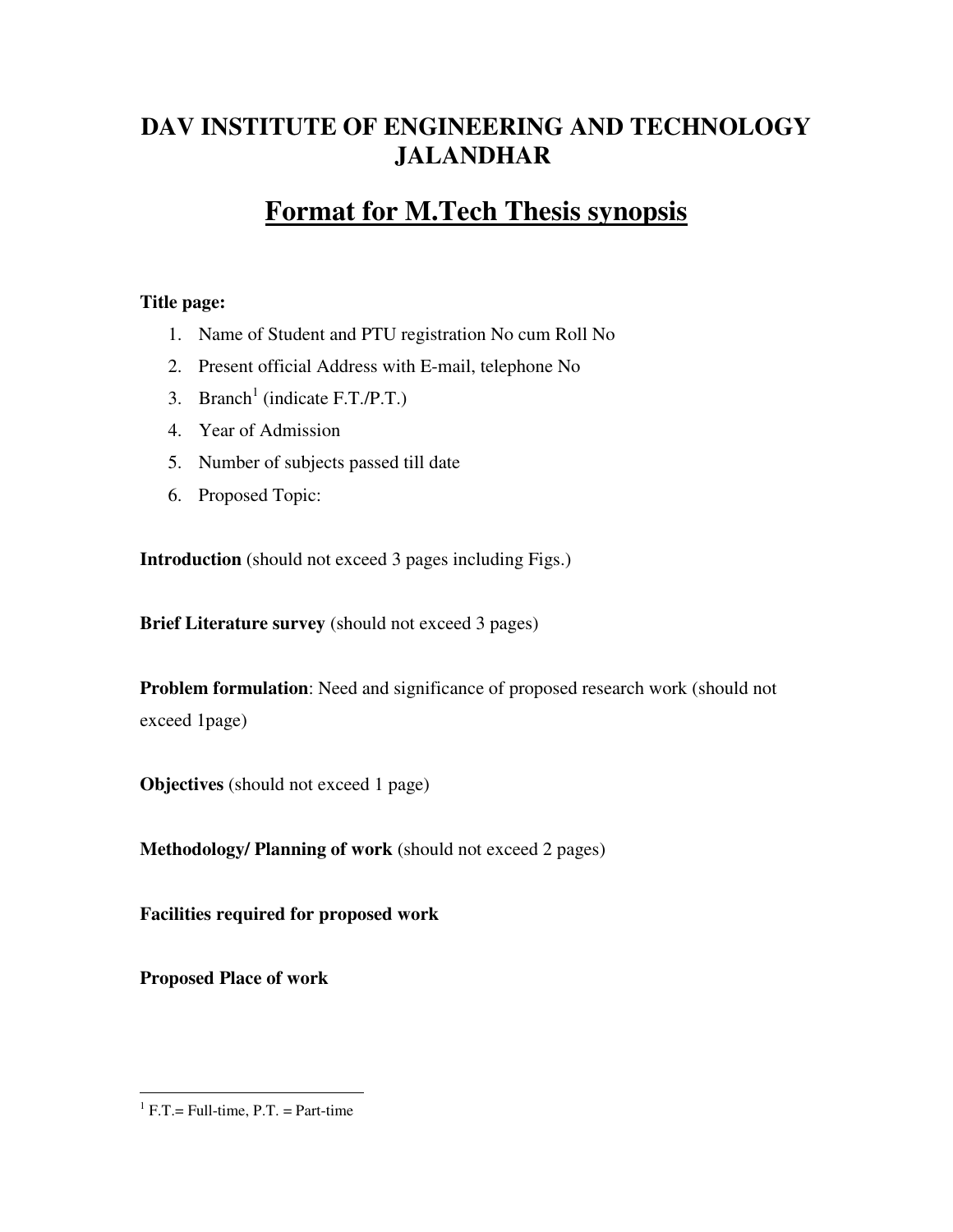# **GUIDELINES FOR M.Tech THESIS**

- 1. The thesis shall be computer typed (English- British, Font -Times Roman, Size-12 point) and printed on A4 size paper.
- 2. The thesis shall be hard bound with cover page in light green colour. The name of the candidate, degree (specifying the specialization), year of submission, name of the University including college name shall be printed in black on the cover [Refer sample sheet (outer cover)]
- 3. The thesis shall be typed on one side only with double space with a margin 3.5 cm on the left, 2.5 cm on the top, and 1.25 cm on the right and at bottom.
- 4. In the thesis, the title page [Refer sample sheet (inner cover)] should be given first then the Certificate by the candidate and the supervisor(s) in sequence, followed by an abstract of the thesis (not exceeding 1500 words). This should be followed by the acknowledgment, list of figures/list of tables, notations/nomenclature, and then contents with page no.s
- 5. In the body of the text, a reference should be indicated giving author name and year of publication in parenthesis such as (Singh and Shan, 2002).
- 6. The reference should be given at the end of the Thesis in alphabetical order indicating:
	- i). The authors name and his initials
	- ii). The title of the paper and name of the journal
	- iii). The name of the book and the publisher
	- iv) The number of the volume, page numbers, and the year of publication
	- (v) standard abbreviation may be used in the names of the journals

#### **For Example:**

- 1. Singh, S. and Shan, H. S. (2002) *"Development of Magneto Abrasive Flow Machining Process",* International Journal of Machine Tools & Manufacturing, vol. 42, 2, 2002, pp. 953-959.
- 2. Laroiya, S.C. and Adithan, M. (1994), *"Precision Machining of Advanced Ceremics"* Proceeding of the International Conference on Advanced Manufacturing Technology (ICMAT - 94), 29-30 August 1994. University Teknoloi Malaysia, Johor Bahru, Malaysia, pp 203-210.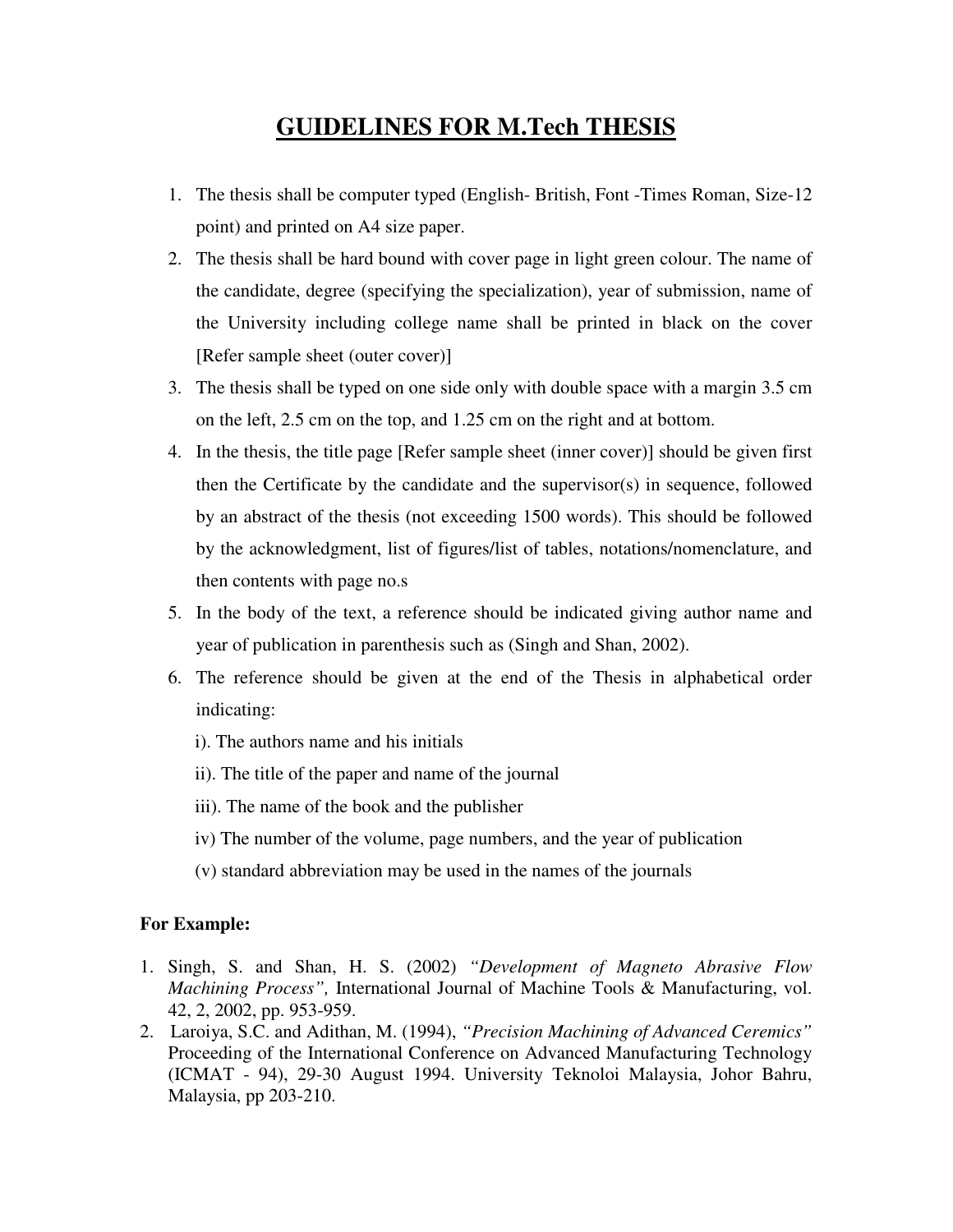- 3. Adithan, M. and Gupta, A.B. (1996),  $\hat{A}$  "Manufacturing Technology $\hat{A}$ ", New Age, International Publishers, New Delhi.
	- 7. The diagrams should be printed on a light/white background, Tabular matter should be clearly arranged. Decimal point may be indicated by full stop (.). The caption for Figure must be given at the BOTTOM of the Fig. and Caption for the Table must be given at the TOP of the Table.
	- 8. The graphs should be combined for the same parameters for proper comparison. Single graph should be avoided as far as possible.
	- 9. Conclusions must not exceed more than two pages.
	- 10. The thesis must consist of following chapters

Chapter 1- Introduction

Chapter 2- Literature Review

#### Chapter 3- Present work

(It can span in two to three sub chapters depending on the type and volume of the work)

Chapter 4- Result and Discussion

Chapter 5-Conclusions and future scope

References

Appendix or Annexure-I, II, III (if any)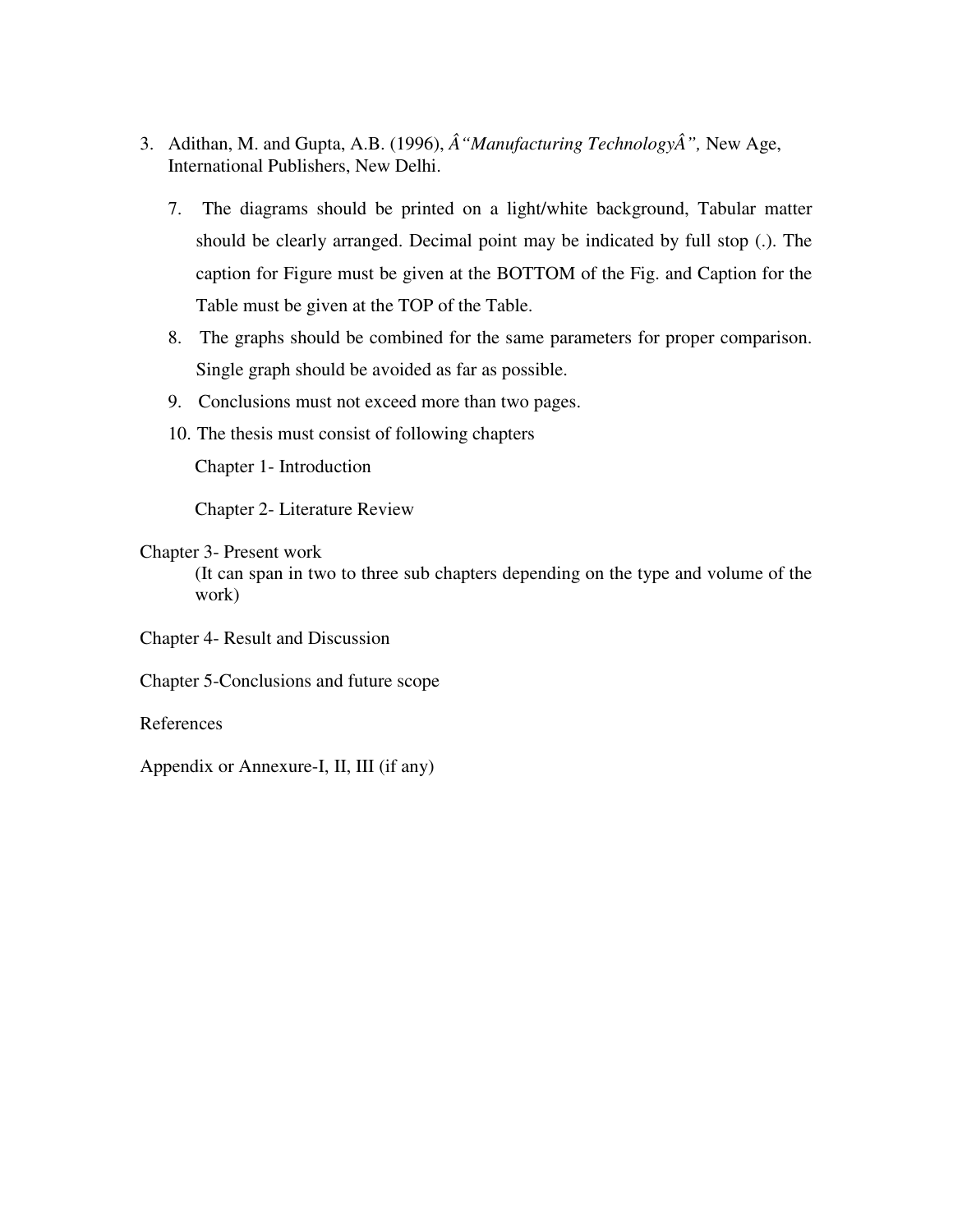# Sample sheet (outer cover) DESIGN AND IMPLIMENTATION OF A NETWORK TOOL (24pt.)

# **THESIS** (14pt.)

## SUBMITTED IN PARTIAL FULFILLMENT OF THE REQUIREMENT FOR THE AWARD OF THE DEGREE OF (12pt.)

# **MASTER OF TECHNOLOGY**

(Computer Science/Electronic (14pt.)

SUBMITTED BY

RAJINDER KUMAR (14pt) April 2007

PTU Logo

**PUNJAB TECHNICAL UNIVERSITY** JALANDHAR, INDIA (14pt.)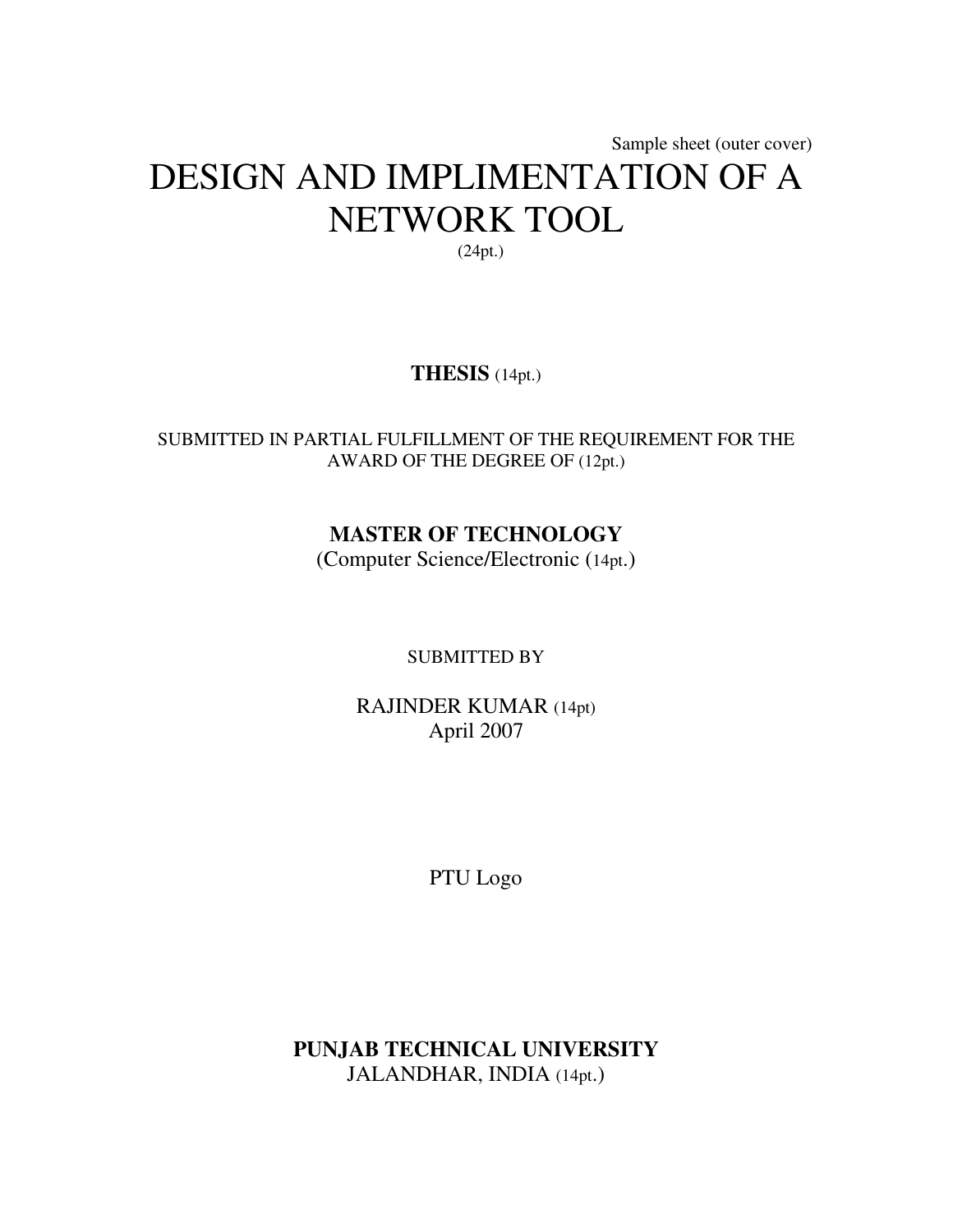Sample sheet (inner title page)

# DESIGN AND IMPLIMENTATION OF A NETWORK TOOL

# **THESIS**

## SUBMITTED IN PARTIAL FULFILLMENT OF THE REQUIREMENT FOR THE AWARD OF THE DEGREE OF

# **MASTER OF TECHNOLOGY**

(Computer Science/Electronic)

Submitted by

## RAJINDER KUMAR

Name of the College

April 2007

**PUNJAB TECHNICAL UNIVERSITY** JALANDHAR, INDIA (14pt.)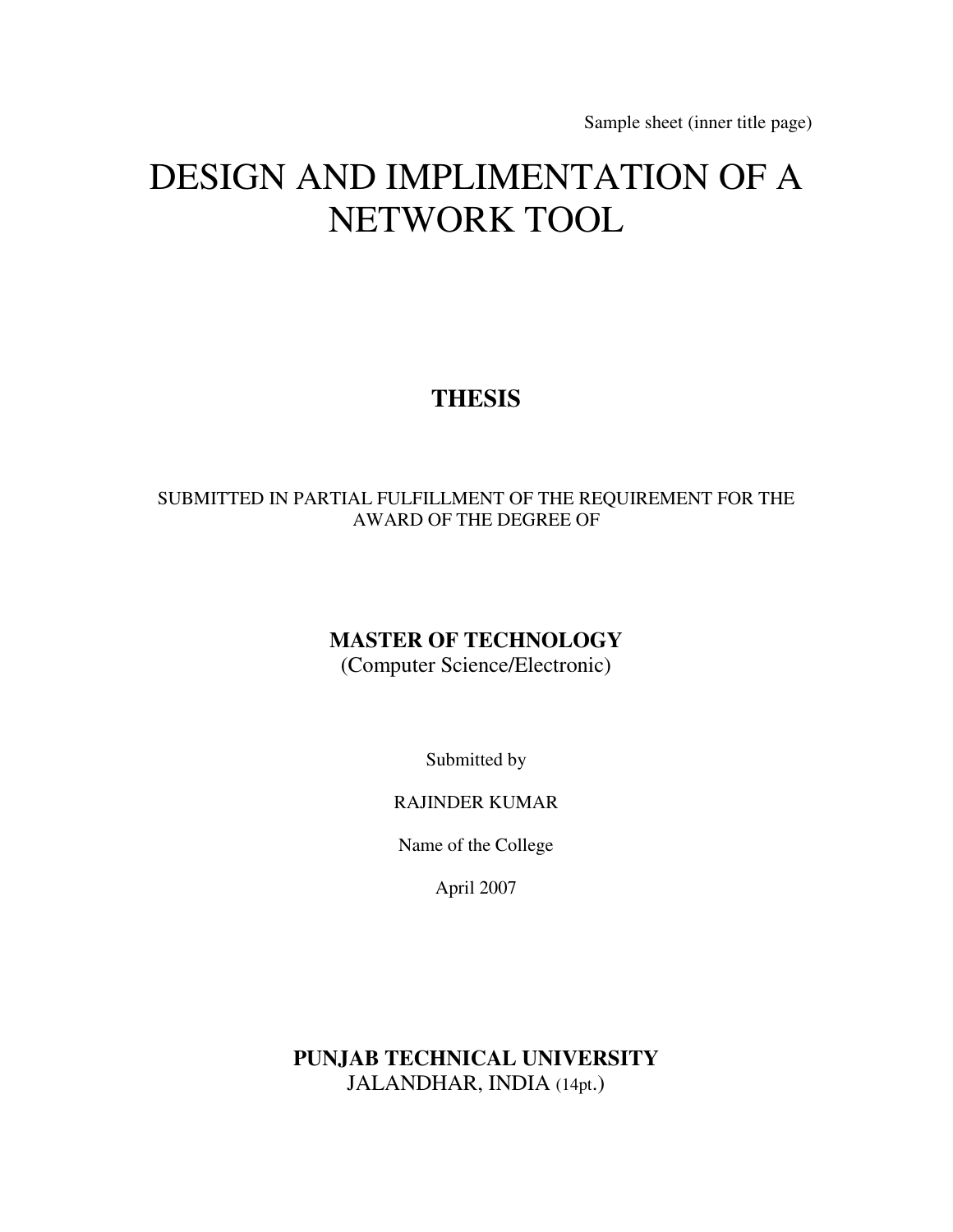## **DAV INSTITUTE OF ENGINEERING AND TECHNOLOGY, JALANDHAR CANDIDATE'S DECLARATION**

I hereby certify that the work which is being presented in the thesis entitled "TITLE " by "NAME OF THE STUDENT" in partial fulfillment of requirements for the award of degree of M.Tech. (Branch) submitted in the Department of (Branch) at NAME OF THE INSTITUTE under PUNJAB TECHNICAL UNIVERSITY, JALANDHAR is an authentic record of my own work carried out during a period from to \_\_\_\_\_\_\_under the supervision of NAME OF SUPERVISOR(S). The matter presented in this thesis has not been submitted by me in any other University / Institute for the award of M.Tech Degree.

Signature of the Student

This is to certify that the above statement made by the candidate is correct to the best of my/our knowledge

Signature of the SUPERVISOR (S)

The M.Tech Viva –Voce Examination of (NAME OF CANDIDATE) has been held on \_\_\_\_\_\_\_\_\_\_\_\_ and accepted

Signature of Supervisor(s) Signature of External Examiner

Signature of H.O.D.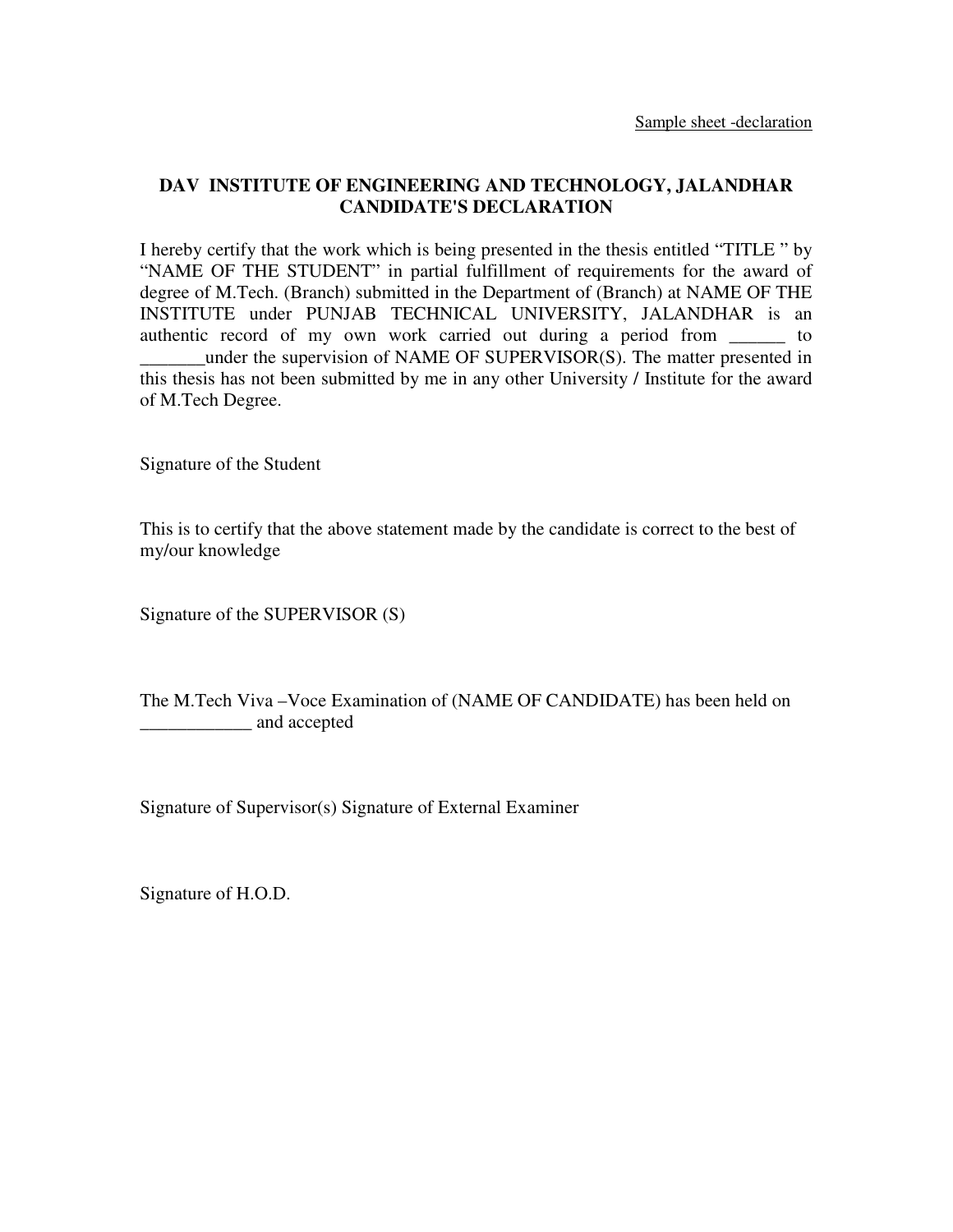# **ACKNOWLEDGEMENT**

I would like to place on record my deep sense of gratitude to Prof. S. A. Malhotra, Dept. of Electronics and Communication Engineering, DAVIET, Jalandhar, India for his generous guidance, help and useful suggestions.

I express my sincere gratitude to Prof. Manoj Kumar, Dept. of Electronics and Communication Engineering, DAVIET, Jalandhar, India, for his stimulating guidance, continuous encouragement and supervision throughout the course of present work.

I also wish to extend my thanks to Dr. I. M. Talwar, Dr. A. K. Gupta, Dr. Shakti Kumar, Dr. D. Singhal and other colleagues for attending my seminars and for their insightful comments and constructive suggestions to improve the quality of this research work.

I am extremely thankful to Prof. C. L. Kochhar, Principal, DAVIET, Jalandhar, for providing me infrastructural facilities to work in, without which this work would not have been possible.

#### **RAJINDER KUMAR**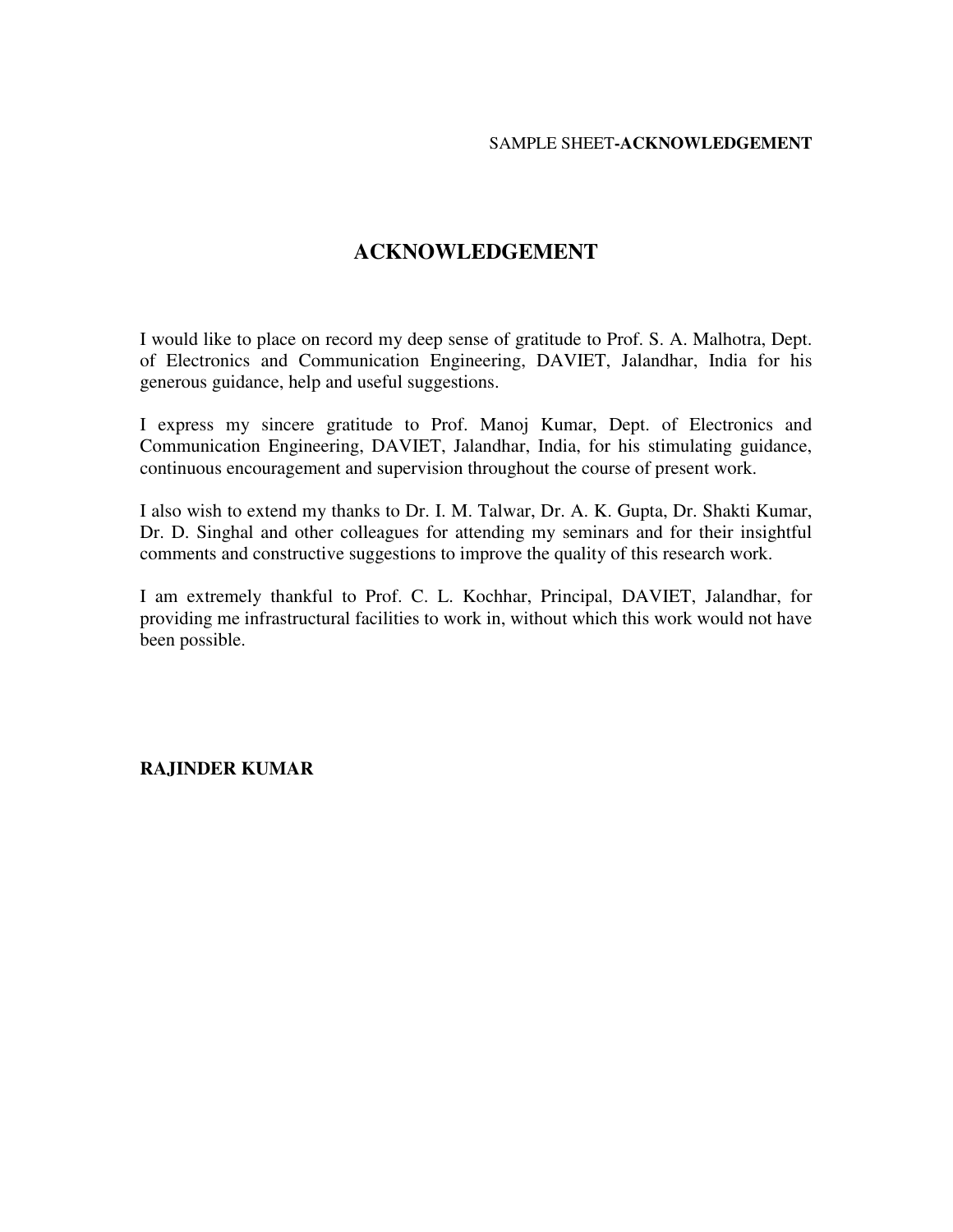# **CONTENTS**

|                                                      | Page No.    |
|------------------------------------------------------|-------------|
| <b>Candidate's Declaration</b>                       | İ           |
| Abstract                                             | ii          |
| Acknowledgement                                      | viii        |
| <b>List of Figures</b>                               | xvi         |
| <b>List of Tables</b>                                | xxii        |
| Nomenclature                                         | <b>XXVI</b> |
| <b>Chapter 1: INTRODUCTION</b>                       | 1           |
| 1.1 Non-Traditional Machining                        | 1           |
| 1.2 AFM Process Principle                            | 4           |
| 1.3 AFM Technology                                   | 6           |
| 1.4 AFM Applications                                 | 8           |
| <b>Chapter 2: LITERATURE REVIEW</b>                  | 14          |
| 2.1 AFM Process Parameters                           | 14          |
| 2.1.1 Media Flow Volume and Extrusion Pressure       | 15          |
| 2.1.2 Media Flow Rate                                | 16          |
| 2.1.3 Media Viscosity                                | 17          |
| 2.1.4 Number of Cycles                               | 18          |
| 2.1.5 Abrasive Grain Size and Concentration          | 18          |
| 2.1.6 Material and Geometrical Features of Workpiece | 19          |
| 2.1.7 Rheology of Carrier Media                      | 21          |
| 2.1.8 Initial Surface Condition                      | 23          |
| 2.2 Modeling of AFM                                  | 24          |
| 2.2.1 Stochastic Modeling                            | 24          |
| 2.2.2. Analytical Modeling                           | 25          |